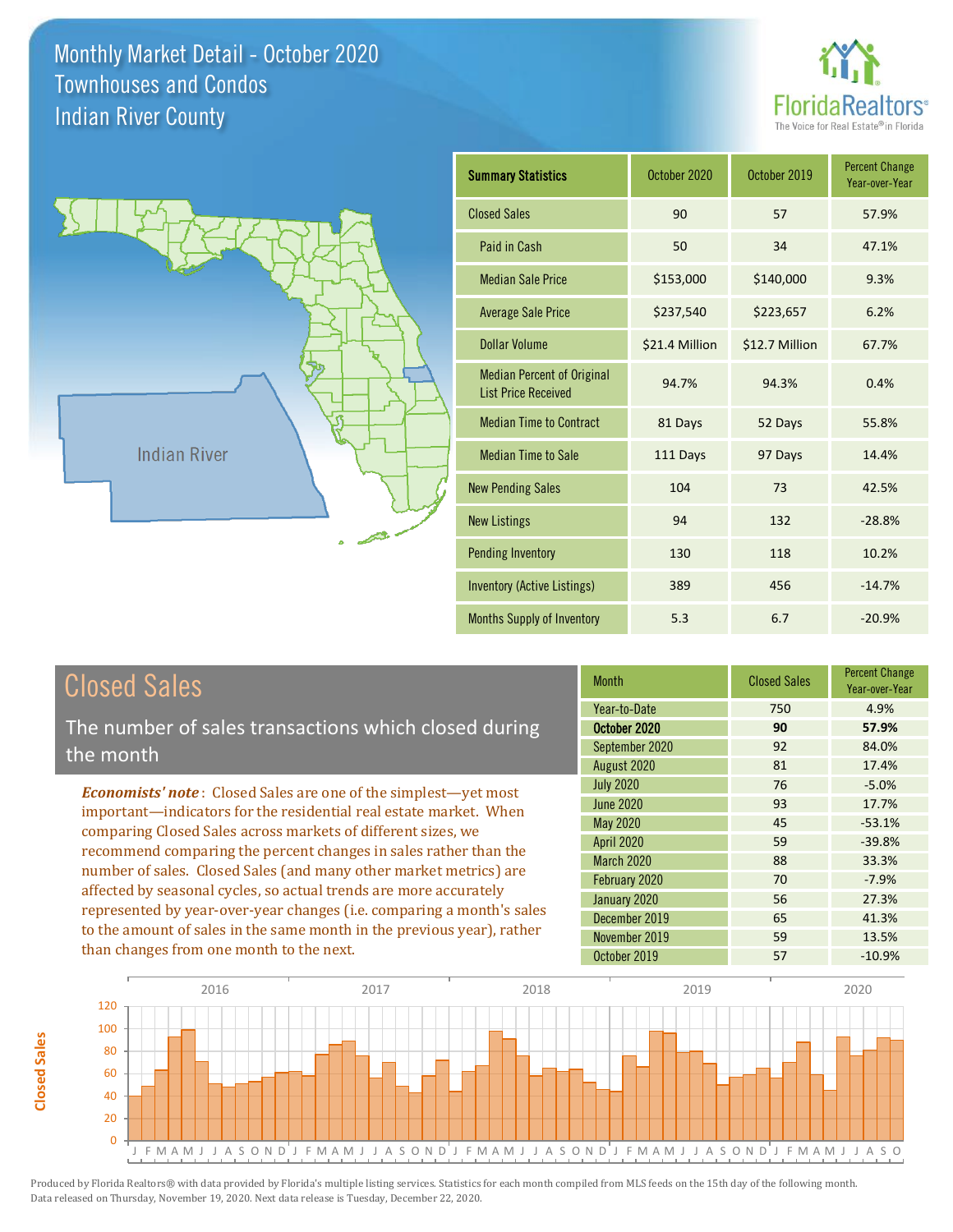this statistic should be interpreted with care.



45 45.2%

| Cash Sales                                                                     | <b>Month</b>      | <b>Cash Sales</b> | <b>Percent Change</b><br>Year-over-Year |
|--------------------------------------------------------------------------------|-------------------|-------------------|-----------------------------------------|
|                                                                                | Year-to-Date      | 470               | $-5.4%$                                 |
| The number of Closed Sales during the month in which                           | October 2020      | 50                | 47.1%                                   |
| buyers exclusively paid in cash                                                | September 2020    | 57                | 50.0%                                   |
|                                                                                | August 2020       | 58                | 18.4%                                   |
|                                                                                | <b>July 2020</b>  | 50                | $-2.0%$                                 |
|                                                                                | June 2020         | 56                | 12.0%                                   |
| <b>Economists' note:</b> Cash Sales can be a useful indicator of the extent to | May 2020          | 26                | $-63.9%$                                |
| which investors are participating in the market. Why? Investors are            | <b>April 2020</b> | 39                | $-42.6%$                                |
| far more likely to have the funds to purchase a home available up front,       | <b>March 2020</b> | 58                | 23.4%                                   |
| whereas the typical homebuyer requires a mortgage or some other                | February 2020     | 41                | $-28.1%$                                |
| form of financing. There are, of course, many possible exceptions, so          | January 2020      | 35                | 12.9%                                   |

J F M A M J J A S O N D J F M A M J J A S O N D J F M A M J J A S O N D J F M A M J J A S O N D J F M A M J J A S O 0 20 40 60 80 2016 2017 2018 2019 2020

## Cash Sales as a Percentage of Closed Sales

The percentage of Closed Sales during the month which were Cash Sales

*Economists' note* : This statistic is simply another way of viewing Cash Sales. The remaining percentages of Closed Sales (i.e. those not paid fully in cash) each month involved some sort of financing, such as mortgages, owner/seller financing, assumed loans, etc.

| <b>Month</b>      | <b>Percent of Closed</b><br>Sales Paid in Cash | <b>Percent Change</b><br>Year-over-Year |
|-------------------|------------------------------------------------|-----------------------------------------|
| Year-to-Date      | 62.7%                                          | $-9.8%$                                 |
| October 2020      | 55.6%                                          | $-6.7%$                                 |
| September 2020    | 62.0%                                          | $-18.4%$                                |
| August 2020       | 71.6%                                          | 0.8%                                    |
| <b>July 2020</b>  | 65.8%                                          | 3.1%                                    |
| <b>June 2020</b>  | 60.2%                                          | $-4.9%$                                 |
| <b>May 2020</b>   | 57.8%                                          | $-22.9%$                                |
| April 2020        | 66.1%                                          | $-4.8%$                                 |
| <b>March 2020</b> | 65.9%                                          | $-7.4%$                                 |
| February 2020     | 58.6%                                          | $-21.9%$                                |
| January 2020      | 62.5%                                          | $-11.3%$                                |
| December 2019     | 69.2%                                          | 2.7%                                    |
| November 2019     | 74.6%                                          | 7.8%                                    |
| October 2019      | 59.6%                                          | 15.5%                                   |

November 2019 44 22.2%

December 2019

October 2019 34 3.0%

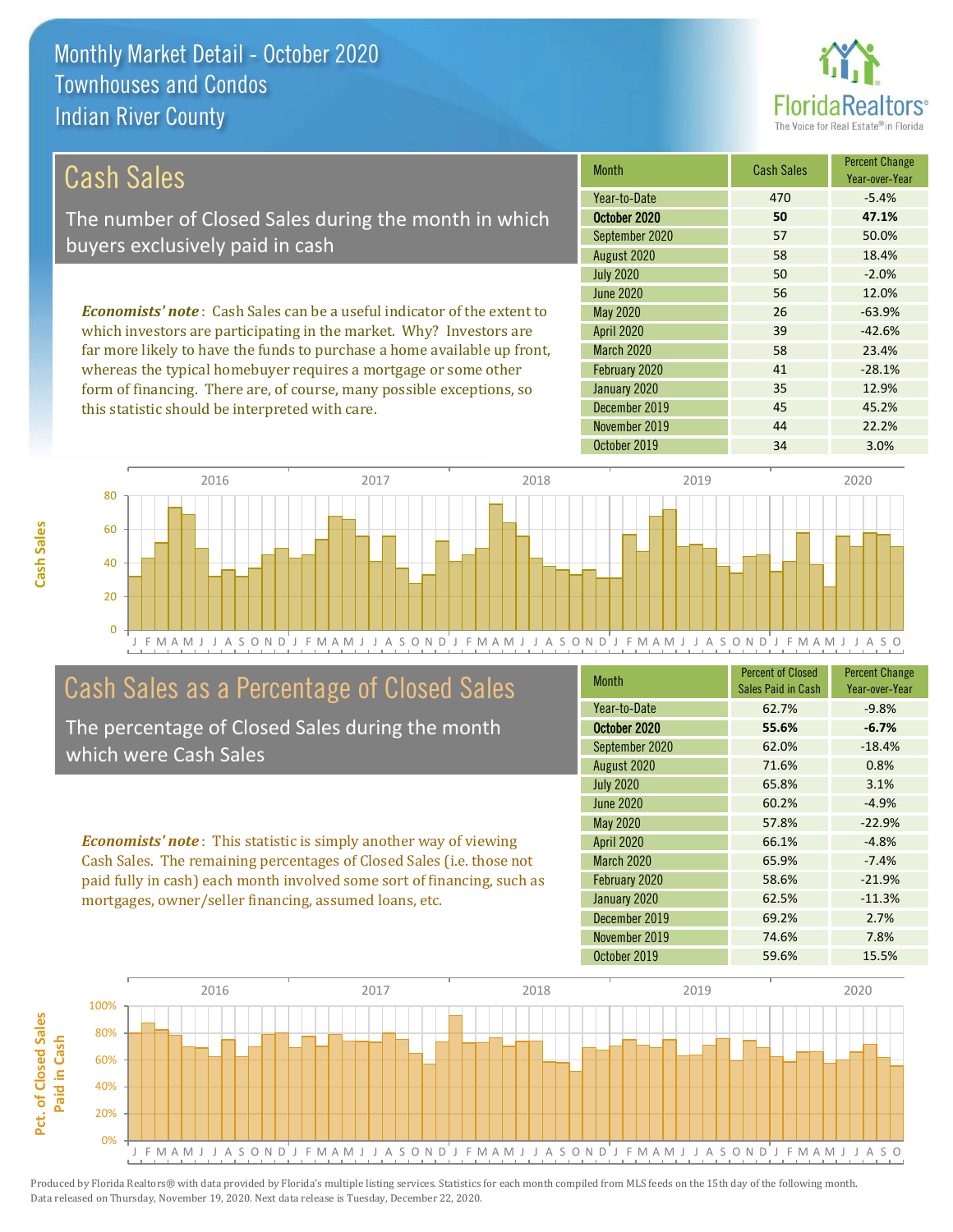

## Median Sale Price

The median sale price reported for the month (i.e. 50% of sales were above and 50% of sales were below)

*Economists' note* : Median Sale Price is our preferred summary statistic for price activity because, unlike Average Sale Price, Median Sale Price is not sensitive to high sale prices for small numbers of homes that may not be characteristic of the market area. Keep in mind that median price trends over time are not always solely caused by changes in the general value of local real estate. Median sale price only reflects the values of the homes that *sold* each month, and the mix of the types of homes that sell can change over time.

| <b>Month</b>     | <b>Median Sale Price</b> | <b>Percent Change</b><br>Year-over-Year |
|------------------|--------------------------|-----------------------------------------|
| Year-to-Date     | \$165,000                | 3.0%                                    |
| October 2020     | \$153,000                | 9.3%                                    |
| September 2020   | \$198,000                | 29.0%                                   |
| August 2020      | \$156,000                | 0.6%                                    |
| <b>July 2020</b> | \$201,500                | 30.6%                                   |
| <b>June 2020</b> | \$165,000                | 7.9%                                    |
| May 2020         | \$156,900                | $-23.1%$                                |
| April 2020       | \$143,500                | $-22.1%$                                |
| March 2020       | \$185,000                | 5.7%                                    |
| February 2020    | \$160,000                | 11.3%                                   |
| January 2020     | \$161,638                | 12.6%                                   |
| December 2019    | \$155,500                | 2.0%                                    |
| November 2019    | \$157,500                | $-5.1%$                                 |
| October 2019     | \$140,000                | $-11.4%$                                |



### Average Sale Price

The average sale price reported for the month (i.e. total sales in dollars divided by the number of sales)

*Economists' note* : Usually, we prefer Median Sale Price over Average Sale Price as a summary statistic for home prices. However, Average Sale Price does have its uses—particularly when it is analyzed alongside the Median Sale Price. For one, the relative difference between the two statistics can provide some insight into the market for higher-end homes in an area.

| Month             | <b>Average Sale Price</b> | <b>Percent Change</b><br>Year-over-Year |
|-------------------|---------------------------|-----------------------------------------|
| Year-to-Date      | \$252,886                 | $-9.0%$                                 |
| October 2020      | \$237,540                 | 6.2%                                    |
| September 2020    | \$240,464                 | 11.1%                                   |
| August 2020       | \$235,246                 | 11.4%                                   |
| <b>July 2020</b>  | \$274,789                 | $-3.8%$                                 |
| <b>June 2020</b>  | \$254,264                 | $-14.8%$                                |
| <b>May 2020</b>   | \$203,743                 | $-31.9%$                                |
| April 2020        | \$250,344                 | $-27.7%$                                |
| <b>March 2020</b> | \$290,958                 | $-6.1%$                                 |
| February 2020     | \$232,388                 | 6.8%                                    |
| January 2020      | \$299,421                 | $-9.5%$                                 |
| December 2019     | \$322,464                 | 46.6%                                   |
| November 2019     | \$288,381                 | $-13.7%$                                |
| October 2019      | \$223,657                 | $-23.0%$                                |



Produced by Florida Realtors® with data provided by Florida's multiple listing services. Statistics for each month compiled from MLS feeds on the 15th day of the following month. Data released on Thursday, November 19, 2020. Next data release is Tuesday, December 22, 2020.

**Average Sale Price**

**Average Sale Price**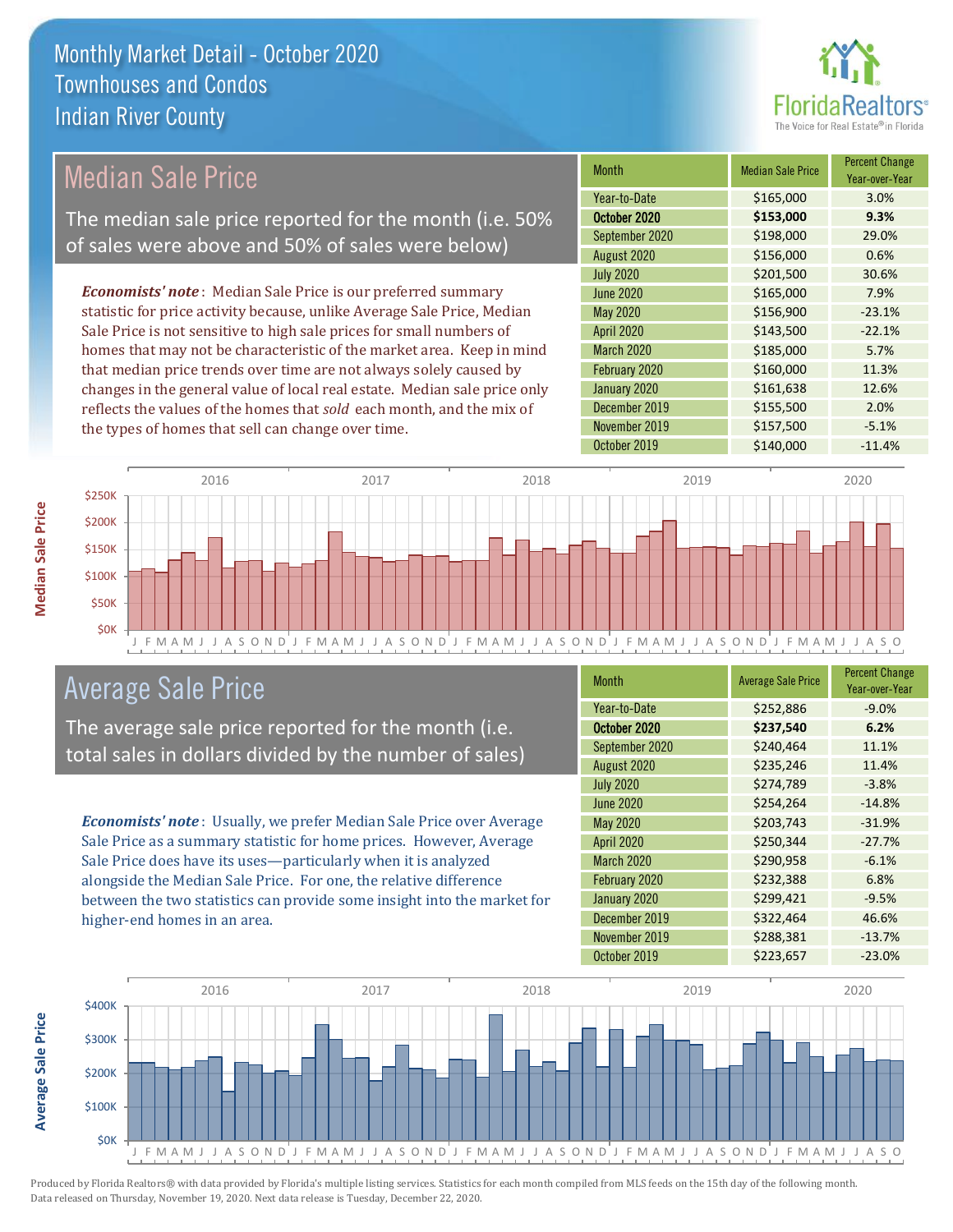

#### ollar Volume

The sum of the sale prices for all sales which closed during the month

*Economists' note* : Dollar Volume is simply the sum of all sale prices in a given time period, and can quickly be calculated by multiplying Closed Sales by Average Sale Price. It is a strong indicator of the health of the real estate industry in a market, and is of particular interest to real estate professionals, investors, analysts, and government agencies. Potential home sellers and home buyers, on the other hand, will likely be better served by paying attention to trends in the two components of Dollar Volume (i.e. sales and prices) individually.

| <b>Month</b>      | <b>Dollar Volume</b> | <b>Percent Change</b><br>Year-over-Year |
|-------------------|----------------------|-----------------------------------------|
| Year-to-Date      | \$189.7 Million      | $-4.6%$                                 |
| October 2020      | \$21.4 Million       | 67.7%                                   |
| September 2020    | \$22.1 Million       | 104.5%                                  |
| August 2020       | \$19.1 Million       | 30.8%                                   |
| <b>July 2020</b>  | \$20.9 Million       | $-8.6%$                                 |
| <b>June 2020</b>  | \$23.6 Million       | 0.3%                                    |
| <b>May 2020</b>   | \$9.2 Million        | $-68.1%$                                |
| <b>April 2020</b> | \$14.8 Million       | $-56.5%$                                |
| <b>March 2020</b> | \$25.6 Million       | 25.2%                                   |
| February 2020     | \$16.3 Million       | $-1.6%$                                 |
| January 2020      | \$16.8 Million       | 15.2%                                   |
| December 2019     | \$21.0 Million       | 107.1%                                  |
| November 2019     | \$17.0 Million       | $-2.1%$                                 |
| October 2019      | \$12.7 Million       | $-31.4%$                                |



## Median Percent of Original List Price Received

The median of the sale price (as a percentage of the original list price) across all properties selling during the month

*Economists' note* : The Median Percent of Original List Price Received is useful as an indicator of market recovery, since it typically rises as buyers realize that the market may be moving away from them and they need to match the selling price (or better it) in order to get a contract on the house. This is usually the last measure to indicate a market has shifted from down to up, so it is what we would call a *lagging* indicator.

| <b>Month</b>      | Med. Pct. of Orig.<br><b>List Price Received</b> | <b>Percent Change</b><br>Year-over-Year |
|-------------------|--------------------------------------------------|-----------------------------------------|
| Year-to-Date      | 93.4%                                            | $-0.1%$                                 |
| October 2020      | 94.7%                                            | 0.4%                                    |
| September 2020    | 91.4%                                            | $-1.9%$                                 |
| August 2020       | 93.3%                                            | 0.8%                                    |
| <b>July 2020</b>  | 93.4%                                            | 0.3%                                    |
| <b>June 2020</b>  | 92.6%                                            | 0.2%                                    |
| <b>May 2020</b>   | 94.4%                                            | 0.6%                                    |
| <b>April 2020</b> | 93.8%                                            | 0.2%                                    |
| <b>March 2020</b> | 93.3%                                            | 0.1%                                    |
| February 2020     | 93.3%                                            | $-0.6%$                                 |
| January 2020      | 93.7%                                            | $-1.3%$                                 |
| December 2019     | 94.5%                                            | 1.5%                                    |
| November 2019     | 93.7%                                            | $-0.7%$                                 |
| October 2019      | 94.3%                                            | 0.0%                                    |

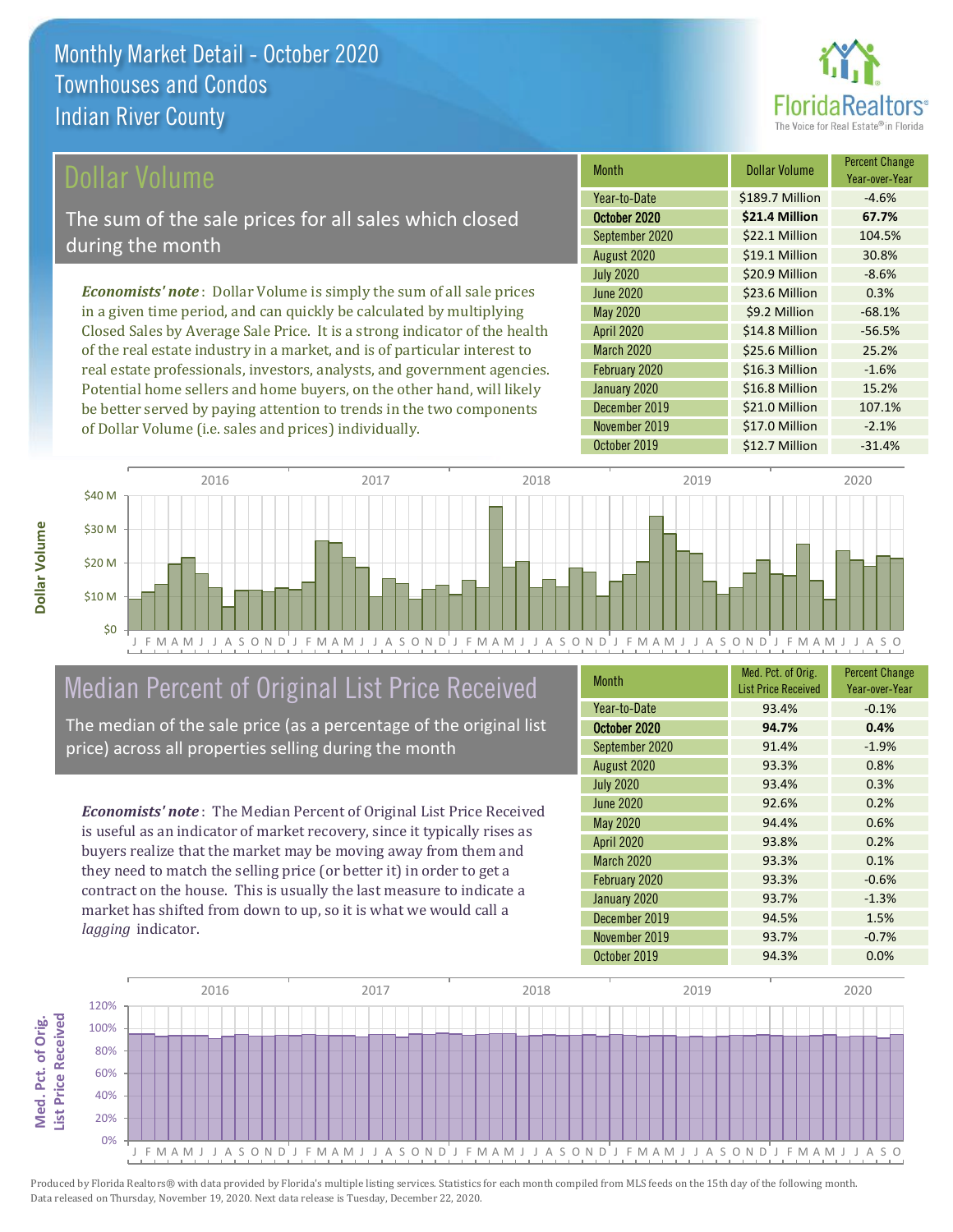

## Median Time to Contract

The median number of days between the listing date and contract date for all Closed Sales during the month

*Economists' note* : Like Time to Sale, Time to Contract is a measure of the length of the home selling process calculated for sales which closed during the month. The difference is that Time to Contract measures the number of days between the initial listing of a property and the signing of the contract which eventually led to the closing of the sale. When the gap between Median Time to Contract and Median Time to Sale grows, it is usually a sign of longer closing times and/or declining numbers of cash sales.

| Month            | <b>Median Time to</b><br>Contract | <b>Percent Change</b><br>Year-over-Year |
|------------------|-----------------------------------|-----------------------------------------|
| Year-to-Date     | 80 Days                           | 35.6%                                   |
| October 2020     | 81 Days                           | 55.8%                                   |
| September 2020   | 72 Days                           | $-32.1%$                                |
| August 2020      | 82 Days                           | 43.9%                                   |
| <b>July 2020</b> | 102 Days                          | 21.4%                                   |
| <b>June 2020</b> | 98 Days                           | 96.0%                                   |
| <b>May 2020</b>  | 45 Days                           | $-19.6%$                                |
| April 2020       | 33 Days                           | $-17.5%$                                |
| March 2020       | 59 Days                           | $-11.9%$                                |
| February 2020    | 83 Days                           | 5.1%                                    |
| January 2020     | 75 Days                           | 29.3%                                   |
| December 2019    | 41 Days                           | $-21.2%$                                |
| November 2019    | 64 Days                           | $-5.9%$                                 |
| October 2019     | 52 Days                           | $-44.1%$                                |



## Median Time to Sale

**Median Time to Contract**

**Median Time to** 

The median number of days between the listing date and closing date for all Closed Sales during the month

*Economists' note* : Time to Sale is a measure of the length of the home selling process, calculated as the number of days between the initial listing of a property and the closing of the sale. *Median* Time to Sale is the amount of time the "middle" property selling this month was on the market. That is, 50% of homes selling this month took *less* time to sell, and 50% of homes took *more* time to sell. Median Time to Sale gives a more accurate picture than Average Time to Sale, which can be skewed upward by small numbers of properties taking an abnormally long time to sell.

| <b>Month</b>      | <b>Median Time to Sale</b> | <b>Percent Change</b><br>Year-over-Year |
|-------------------|----------------------------|-----------------------------------------|
| Year-to-Date      | 113 Days                   | 10.8%                                   |
| October 2020      | 111 Days                   | 14.4%                                   |
| September 2020    | 104 Days                   | $-35.4%$                                |
| August 2020       | 124 Days                   | 44.2%                                   |
| <b>July 2020</b>  | 153 Days                   | 19.5%                                   |
| <b>June 2020</b>  | 134 Days                   | 44.1%                                   |
| <b>May 2020</b>   | 81 Days                    | $-18.2%$                                |
| April 2020        | 88 Days                    | 0.0%                                    |
| <b>March 2020</b> | 107 Days                   | 5.9%                                    |
| February 2020     | 110 Days                   | 8.9%                                    |
| January 2020      | 106 Days                   | 11.6%                                   |
| December 2019     | 76 Days                    | $-14.6%$                                |
| November 2019     | 99 Days                    | $-13.9%$                                |
| October 2019      | 97 Days                    | $-24.2%$                                |

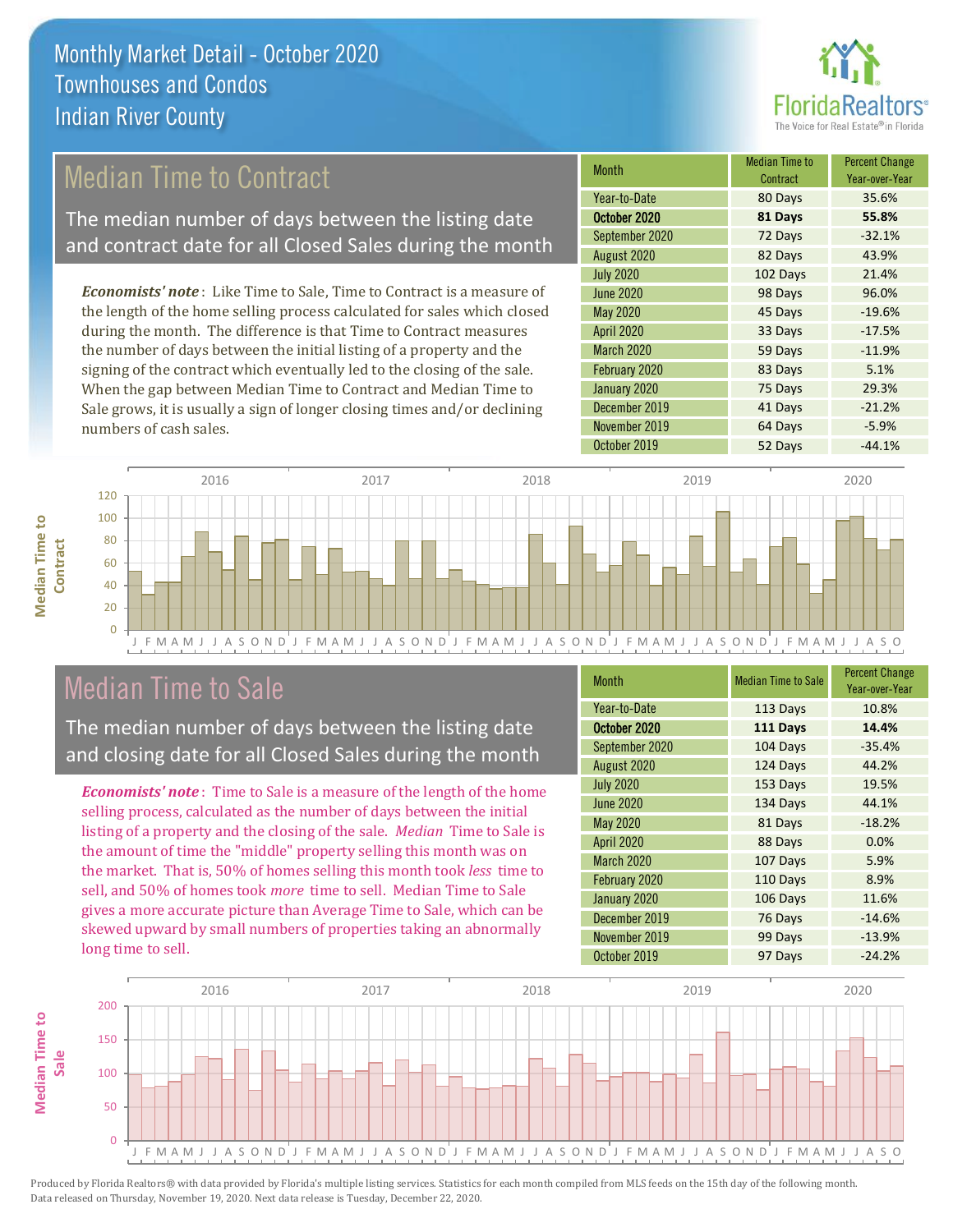

| New Pending Sales                                                              | <b>Month</b>      | <b>New Pending Sales</b> | <b>Percent Change</b><br>Year-over-Year |
|--------------------------------------------------------------------------------|-------------------|--------------------------|-----------------------------------------|
|                                                                                | Year-to-Date      | 857                      | 11.3%                                   |
| The number of listed properties that went under                                | October 2020      | 104                      | 42.5%                                   |
| contract during the month                                                      | September 2020    | 96                       | 74.5%                                   |
|                                                                                | August 2020       | 87                       | 38.1%                                   |
|                                                                                | <b>July 2020</b>  | 81                       | 20.9%                                   |
| <b>Economists' note</b> : Because of the typical length of time it takes for a | June 2020         | 93                       | 31.0%                                   |
| sale to close, economists consider Pending Sales to be a decent                | May 2020          | 95                       | 4.4%                                    |
| indicator of potential future Closed Sales. It is important to bear in         | <b>April 2020</b> | 46                       | $-49.5%$                                |
| mind, however, that not all Pending Sales will be closed successfully.         | March 2020        | 70                       | $-27.1%$                                |
| So, the effectiveness of Pending Sales as a future indicator of Closed         | February 2020     | 93                       | 19.2%                                   |
| Sales is susceptible to changes in market conditions such as the               | January 2020      | 92                       | 8.2%                                    |



## New Listings

distressed properties for sale.

The number of properties put onto the market during the month

availability of financing for homebuyers and the inventory of

*Economists' note* : New Listings tend to rise in delayed response to increasing prices, so they are often seen as a lagging indicator of market health. As prices rise, potential sellers raise their estimations of value—and in the most recent cycle, rising prices have freed up many potential sellers who were previously underwater on their mortgages. Note that in our calculations, we take care to not include properties that were recently taken off the market and quickly relisted, since these are not really *new* listings.

| <b>Month</b>      | <b>New Listings</b> | <b>Percent Change</b><br>Year-over-Year |
|-------------------|---------------------|-----------------------------------------|
| Year-to-Date      | 1,033               | $-1.7%$                                 |
| October 2020      | 94                  | $-28.8%$                                |
| September 2020    | 85                  | 30.8%                                   |
| August 2020       | 69                  | $-18.8%$                                |
| <b>July 2020</b>  | 91                  | 8.3%                                    |
| <b>June 2020</b>  | 99                  | 37.5%                                   |
| <b>May 2020</b>   | 157                 | 91.5%                                   |
| <b>April 2020</b> | 90                  | $-21.1%$                                |
| March 2020        | 112                 | $-18.2%$                                |
| February 2020     | 96                  | $-23.2%$                                |
| January 2020      | 140                 | $-9.7%$                                 |
| December 2019     | 81                  | 11.0%                                   |
| November 2019     | 123                 | 11.8%                                   |
| October 2019      | 132                 | 28.2%                                   |

December 2019 **57** 18.8% November 2019 **55** 55 -5.2%



**Pending Sales**

Pending Sales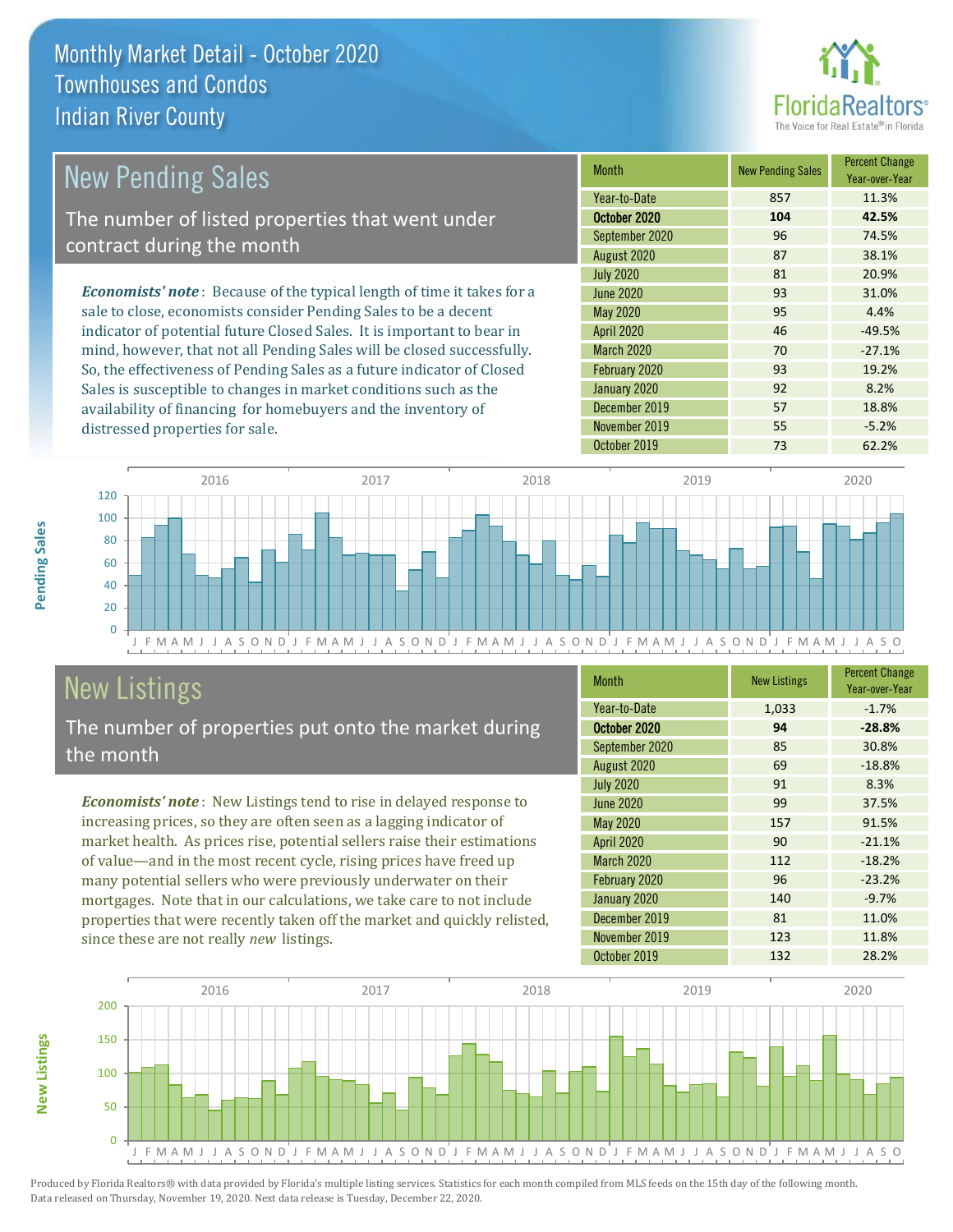

# *Economists' note* : There are a number of ways to define and calculate Inventory (Active Listings) The number of property listings active at the end of the month

Inventory. Our method is to simply count the number of active listings on the last day of the month, and hold this number to compare with the same month the following year. Inventory rises when New Listings are outpacing the number of listings that go off-market (regardless of whether they actually sell). Likewise, it falls when New Listings aren't keeping up with the rate at which homes are going off-market.

| Month                    | Inventory | <b>Percent Change</b><br>Year-over-Year |
|--------------------------|-----------|-----------------------------------------|
| <b>YTD (Monthly Avg)</b> | 495       | 2.5%                                    |
| October 2020             | 389       | $-14.7%$                                |
| September 2020           | 403       | $-3.6%$                                 |
| August 2020              | 424       | $-1.4%$                                 |
| <b>July 2020</b>         | 488       | 10.2%                                   |
| <b>June 2020</b>         | 507       | 9.5%                                    |
| May 2020                 | 565       | 9.3%                                    |
| <b>April 2020</b>        | 559       | 3.7%                                    |
| March 2020               | 544       | 2.6%                                    |
| February 2020            | 527       | $-1.9%$                                 |
| January 2020             | 539       | 7.6%                                    |
| December 2019            | 539       | 21.7%                                   |
| November 2019            | 511       | 12.8%                                   |
| October 2019             | 456       | 9.1%                                    |



## Months Supply of Inventory

An estimate of the number of months it will take to deplete the current Inventory given recent sales rates

*Economists' note* : MSI is a useful indicator of market conditions. The benchmark for a balanced market (favoring neither buyer nor seller) is 5.5 months of inventory. Anything higher is traditionally a buyers' market, and anything lower is a sellers' market. There is no single accepted way of calculating MSI. A common method is to divide current Inventory by the most recent month's Closed Sales count, but this count is a usually poor predictor of future Closed Sales due to seasonal cycles. To eliminate seasonal effects, we use the 12-month average of monthly Closed Sales instead.

| <b>Month</b>             | <b>Months Supply</b> | <b>Percent Change</b><br>Year-over-Year |
|--------------------------|----------------------|-----------------------------------------|
| <b>YTD (Monthly Avg)</b> | 7.0                  | $-2.8%$                                 |
| October 2020             | 5.3                  | $-20.9%$                                |
| September 2020           | 5.8                  | $-4.9%$                                 |
| August 2020              | 6.4                  | 3.2%                                    |
| <b>July 2020</b>         | 7.4                  | 15.6%                                   |
| <b>June 2020</b>         | 7.7                  | 11.6%                                   |
| <b>May 2020</b>          | 8.7                  | 13.0%                                   |
| <b>April 2020</b>        | 8.1                  | 0.0%                                    |
| <b>March 2020</b>        | 7.5                  | $-6.3%$                                 |
| February 2020            | 7.5                  | $-7.4%$                                 |
| January 2020             | 7.6                  | $-1.3%$                                 |
| December 2019            | 7.7                  | 13.2%                                   |
| November 2019            | 7.5                  | 11.9%                                   |
| October 2019             | 6.7                  | 9.8%                                    |

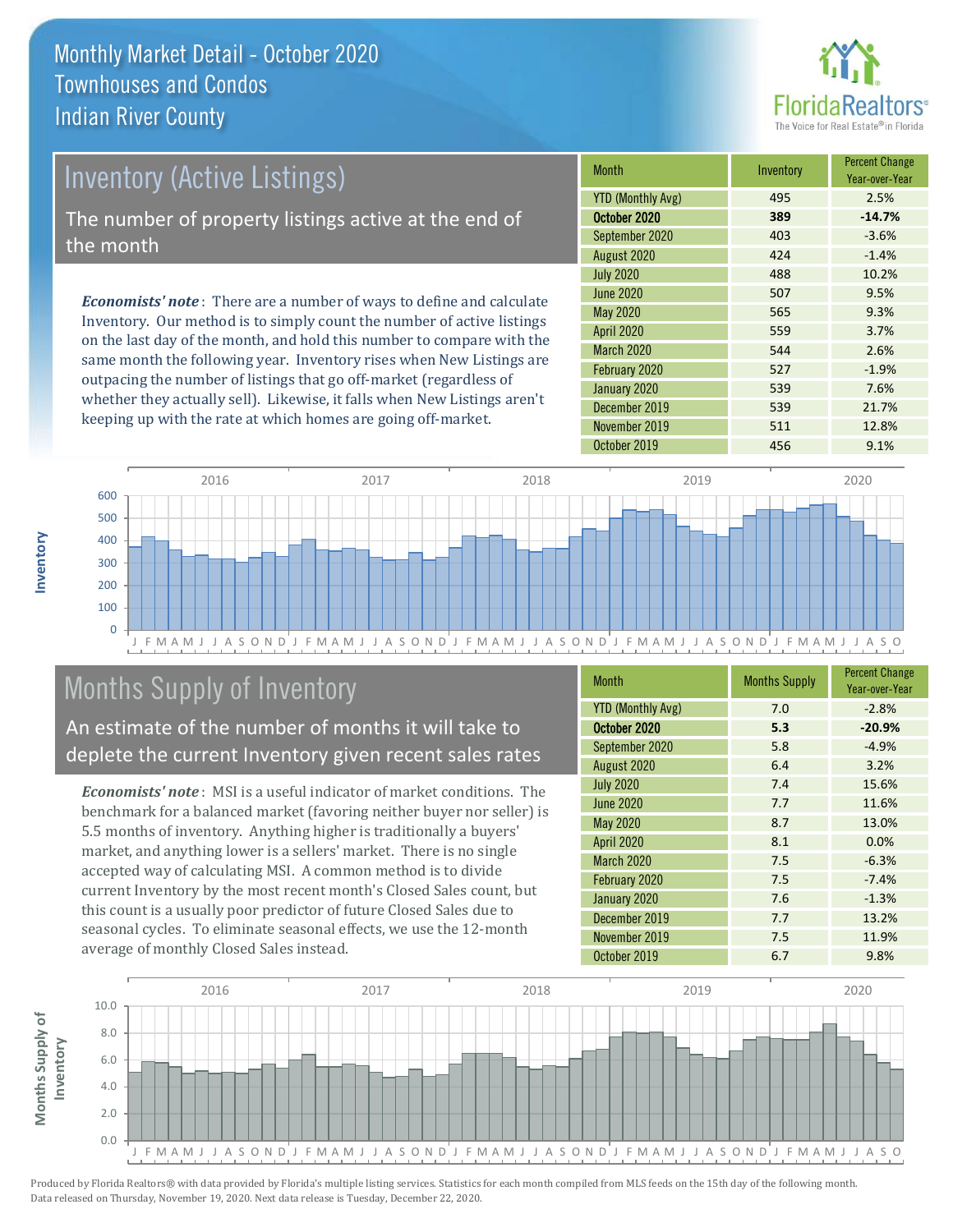

Year-over-Year

#### \$100,000 - \$149,999 25 4.2% Sale Price Closed Sales Percent Change Less than \$50,000 1 1 N/A \$50,000 - \$99,999 16 77.8% \$150,000 - \$199,999 12 140.0% \$200,000 - \$249,999 5 66.7% *Economists' note:* Closed Sales are one of the simplest—yet most important—indicators for the residential real estate market. When comparing Closed Sales across markets of different sizes, we recommend comparing the percent changes in sales rather than the number of sales. Closed Sales (and many other market metrics) are  $$250,000 - $299,999$  3  $-40.0\%$ \$300,000 - \$399,999 13 116.7% Closed Sales by Sale Price The number of sales transactions which closed during the month

affected by seasonal cycles, so actual trends are more accurately represented by year-over-year changes (i.e. comparing a month's sales to the amount of sales in the same month in the previous year), rather than changes from one month to the next.



#### Median Time to Contract by Sale Price The median number of days between the listing date and contract date for all Closed Sales during the month

*Economists' note* : Like Time to Sale, Time to Contract is a measure of the length of the home selling process calculated for sales which closed during the month. The difference is that Time to Contract measures the number of days between the initial listing of a property and the signing of the contract which eventually led to the closing of the sale. When the gap between Median Time to Contract and Median Time to Sale grows, it is usually a sign of longer closing times and/or declining numbers of cash sales.

| <b>Sale Price</b>     | <b>Median Time to</b><br>Contract | <b>Percent Change</b><br>Year-over-Year |
|-----------------------|-----------------------------------|-----------------------------------------|
| Less than \$50,000    | 12 Days                           | N/A                                     |
| $$50,000 - $99,999$   | 111 Days                          | 131.3%                                  |
| $$100,000 - $149,999$ | 46 Days                           | 48.4%                                   |
| $$150,000 - $199,999$ | 58 Days                           | 13.7%                                   |
| \$200,000 - \$249,999 | 77 Days                           | $-58.2%$                                |
| \$250,000 - \$299,999 | 44 Days                           | $-64.2%$                                |
| \$300,000 - \$399,999 | 132 Days                          | 10.9%                                   |
| \$400,000 - \$599,999 | 48 Days                           | $-81.8%$                                |
| \$600,000 - \$999,999 | 21 Days                           | $-69.1%$                                |
| \$1,000,000 or more   | (No Sales)                        | N/A                                     |

\$400,000 - \$599,999 9 350.0% \$600,000 - \$999,999 6 500.0%

\$1,000,000 or more 0 0 -100.0%



Produced by Florida Realtors® with data provided by Florida's multiple listing services. Statistics for each month compiled from MLS feeds on the 15th day of the following month. Data released on Thursday, November 19, 2020. Next data release is Tuesday, December 22, 2020.

**Median Time to Contract Median Time to Contract**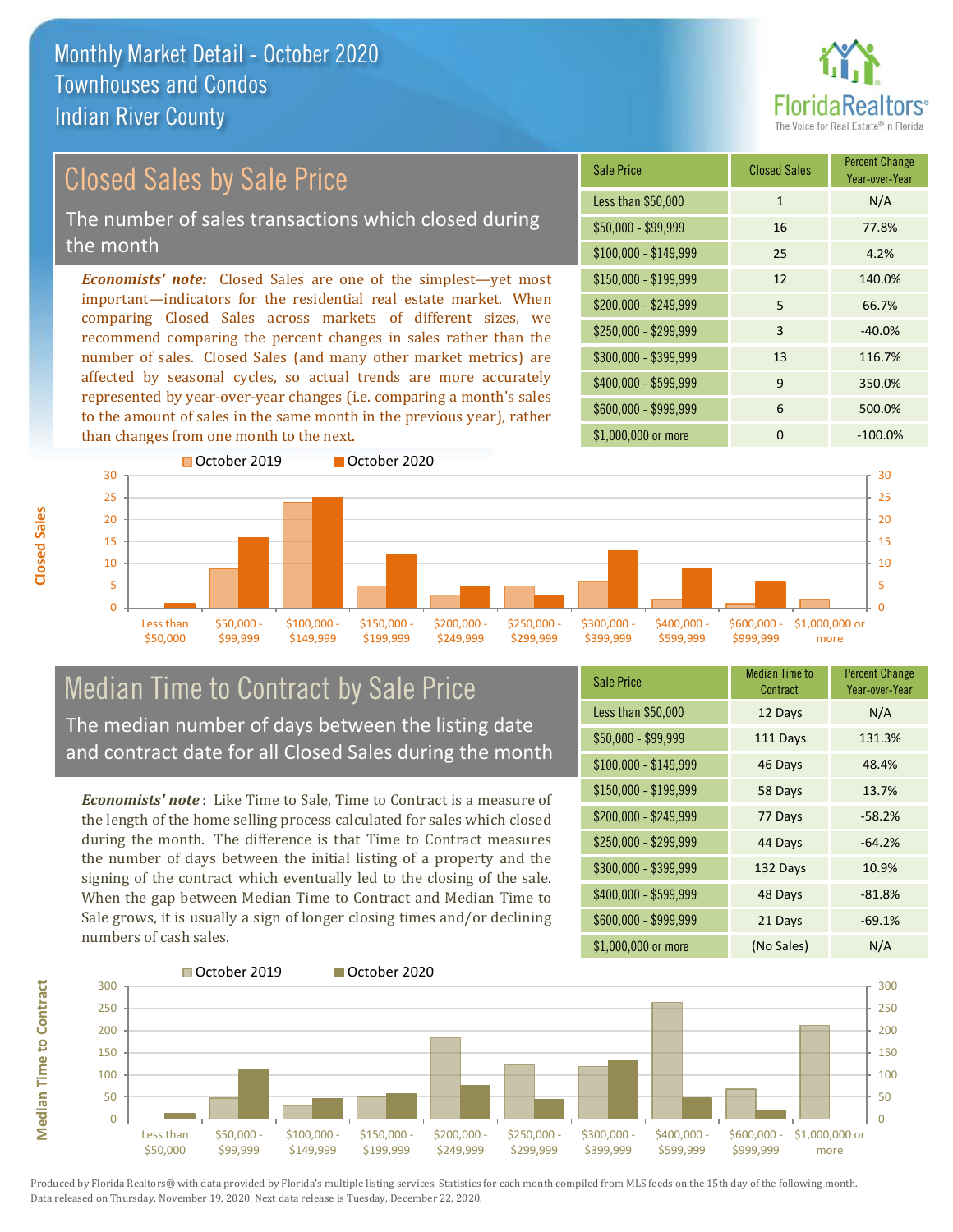

# New Listings by Initial Listing Price

The number of properties put onto the market during the month

*Economists' note:* New Listings tend to rise in delayed response to increasing prices, so they are often seen as a lagging indicator of market health. As prices rise, potential sellers raise their estimations of value—and in the most recent cycle, rising prices have freed up many potential sellers who were previously underwater on their mortgages. Note that in our calculations, we take care to not include properties that were recently taken off the market and quickly relisted, since these are not really *new* listings.

| <b>Initial Listing Price</b> | <b>New Listings</b> | <b>Percent Change</b><br>Year-over-Year |
|------------------------------|---------------------|-----------------------------------------|
| Less than \$50,000           | $\Omega$            | N/A                                     |
| $$50,000 - $99,999$          | 20                  | 17.6%                                   |
| $$100,000 - $149,999$        | 23                  | $-32.4%$                                |
| $$150,000 - $199,999$        | 11                  | $-21.4%$                                |
| \$200,000 - \$249,999        | 6                   | $-50.0%$                                |
| \$250,000 - \$299,999        | 8                   | $-20.0%$                                |
| \$300,000 - \$399,999        | 7                   | $-58.8%$                                |
| \$400,000 - \$599,999        | 7                   | $-41.7%$                                |
| \$600,000 - \$999,999        | 6                   | $-14.3%$                                |
| \$1,000,000 or more          | 6                   | $-33.3%$                                |



### Inventory by Current Listing Price The number of property listings active at the end of the month

*Economists' note* : There are a number of ways to define and calculate Inventory. Our method is to simply count the number of active listings on the last day of the month, and hold this number to compare with the same month the following year. Inventory rises when New Listings are outpacing the number of listings that go off-market (regardless of whether they actually sell). Likewise, it falls when New Listings aren't keeping up with the rate at which homes are going off-market.

| <b>Current Listing Price</b> | Inventory | <b>Percent Change</b><br>Year-over-Year |
|------------------------------|-----------|-----------------------------------------|
| Less than \$50,000           | 0         | $-100.0%$                               |
| $$50,000 - $99,999$          | 48        | 6.7%                                    |
| \$100,000 - \$149,999        | 73        | 14.1%                                   |
| $$150,000 - $199,999$        | 38        | $-15.6%$                                |
| \$200,000 - \$249,999        | 28        | 16.7%                                   |
| \$250,000 - \$299,999        | 41        | 5.1%                                    |
| \$300,000 - \$399,999        | 39        | $-51.3%$                                |
| \$400,000 - \$599,999        | 35        | $-41.7%$                                |
| \$600,000 - \$999,999        | 35        | $-25.5%$                                |
| \$1,000,000 or more          | 52        | 2.0%                                    |



Produced by Florida Realtors® with data provided by Florida's multiple listing services. Statistics for each month compiled from MLS feeds on the 15th day of the following month. Data released on Thursday, November 19, 2020. Next data release is Tuesday, December 22, 2020.

**Inventory**